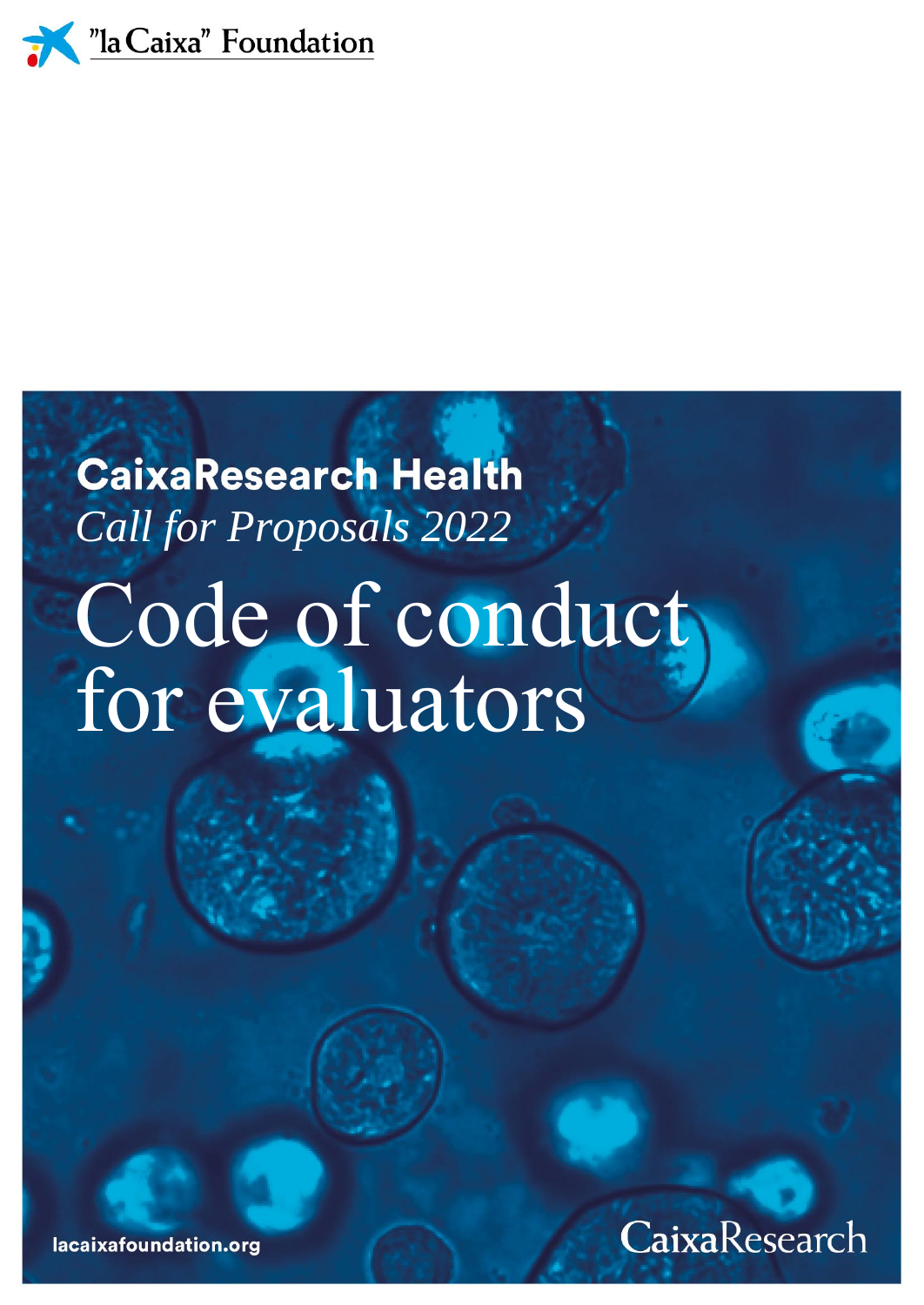

## CaixaResearch

#### *Contents* 生态单 成

| <b>1.</b> Introduction                          |  |
|-------------------------------------------------|--|
| <b>2.</b> General pronciples of good governance |  |
| <b>3. Conflicts of interesy</b>                 |  |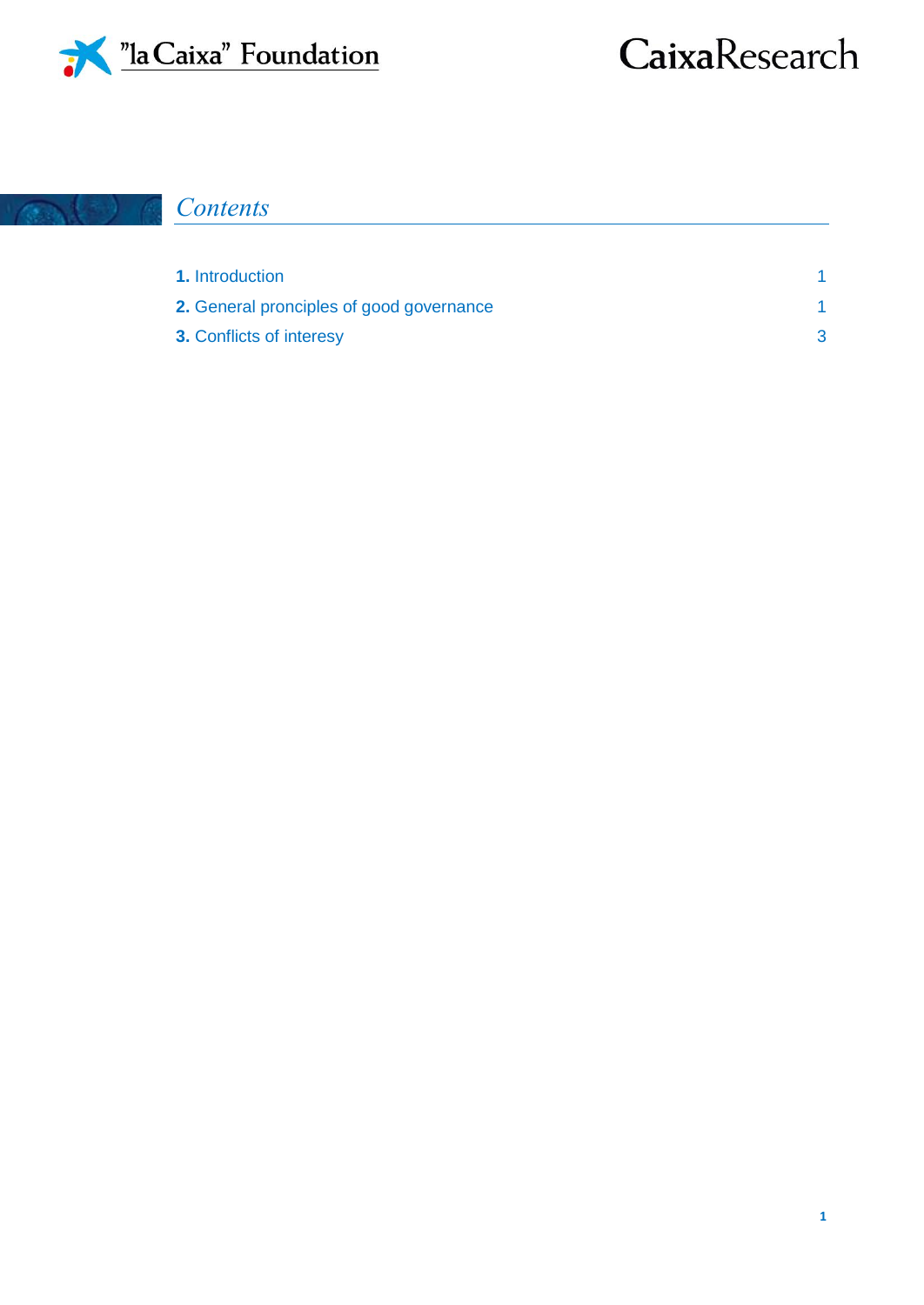

## CaixaResearch

#### *1. Introduction*

This document sets out the general principles that evaluators should follow when examining and rating proposals that are submitted for evaluation in the CaixaReserach Health Call – "la Caixa" Foundation. These are common sense considerations generally practiced by experts involved in the evaluation process.

These principles, which aim to guarantee the observance of requirements such as transparency and equal treatment of all proposals, are included in this document for the dual purpose of proposing:

- · A formal list that can be used as a reference by the expert evaluators.
- · The principles that govern the evaluation phases for this Call, which will be published and made available to all Project Leaders.

This document also includes a second section that describes situations in which a possible conflict of interest may arise.

### *2. General principles of good governance*

- 1. The evaluator must complete his or her assigned tasks in complete confidentiality and by examining each candidate fairly and impartially, in accordance with the assessment instructions provided by the "la Caixa" Foundation in the Evaluation Process Guide (applicable to all Evaluators) and the Remote Evaluation Brief Guide (applicable to Peer Review Evaluators) and the Face to Face Evaluation Brief Guide (applicable to Committee's Evaluators).
- 2. Each evaluator must carry out his or her work independently. He or she must not represent any organization, region, country, group or discipline.
- 3. If the evaluator has a direct or indirect interest in the assessed proposal or a professional, personal or familial relationship with the institution(s), the Project Leader or the team (or Principal Investigators, if applicable), the evaluator should bring the matter before the Grant Project Office (See Conflict of Interest section).
- 4. Evaluators should not discuss the contents of a proposal with anyone, in particular with the Project Leader (or Principal Investigators, if applicable). If such contacts are unavoidable due to specific professional context, the evaluator should inform the Grant Project Office.
- 5. Evaluators participating in the remote assessment process and evaluating the same Proposals should avoid contact with each other concerning the proposals being assessed.
- 6. Likewise, evaluators should maintain the confidentiality of the process and avoid contact with any members of the proposals being assessed.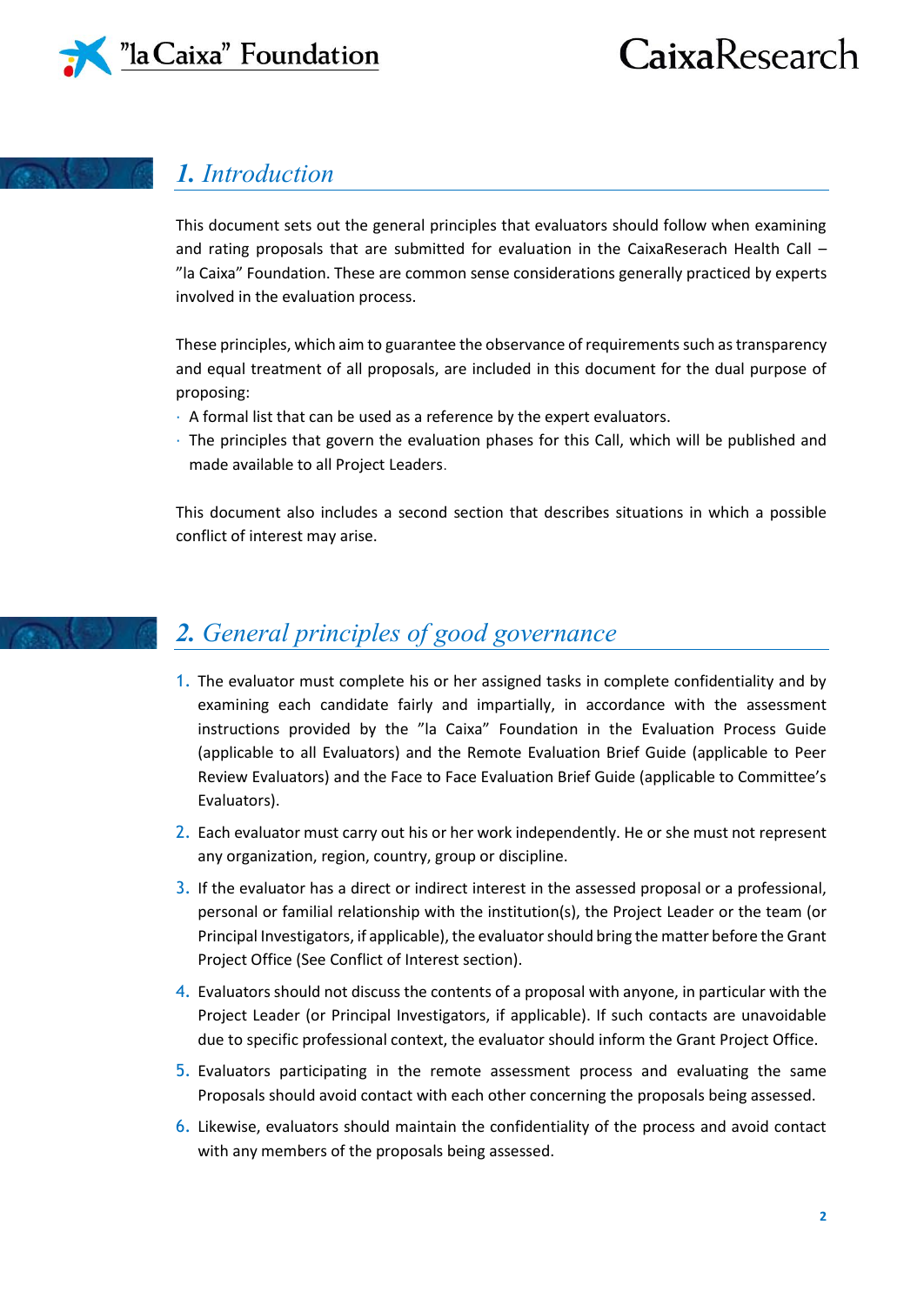#### "la Caixa" Foundation

## CaixaResearch

- 7. Evaluators must maintain the integrity and confidentiality of the documents to which they are given access and ensure that they are inaccessible to third parties, whether or not said third parties are interested in how the assessment process is progressing.
- 8. The sole purpose of the documentation provided to the evaluators is to allow the proposals to be assessed properly. Therefore, the documentation should not be used for any other objective.
- 9. Copies or notes, in any format, obtained by or provided to the evaluator during the evaluation phases or their participation in interviews must be destroyed or returned to the Grant Project Office upon completion of the evaluation process.
- 10. It is of utmost importance that tasks assigned be completed within the stipulated times. Successive stages of an evaluation phase cannot start until previous ones have been completed; therefore, potential delays by individual evaluators can compromise the work of the entire grant evaluation process.
- 11. The grant evaluation process involves many Project Leaders and expert evaluators. It is an exercise of respect and responsibility that all parties comply with the commitments taken on in regard to the Call for Proposals.
- 12. The Grant Project Office will contact the evaluators who will compose the peer-review pre-selection evaluation phase and the various Expert Selection Committees sufficiently in advance as to facilitate their participation. Acceptance to participate in the process implies that the Grant Project Office allocates an evaluation position as filled. From that time onward, any resignation by an evaluator will seriously hinder the management of the evaluation process. Therefore, evaluators are responsible for assessing their availability for the whole process prior to acceptance.
- 13. The Grant Project Office will not review or filter any observations made by evaluators, which is why evaluators should be extremely careful with their wording and respectful of the proposals presented. In any case, observations should have a strictly professional tone and a constructive spirit.

#### <span id="page-3-0"></span>*3. Conflicts of interest*

A conflict of interest has to do with the possibility of misuse or abuse (whether real, apparent, perceived or potential) of the confidence that the general public, Project Leaders and the "la Caixa" Foundation place in the evaluators who have to evaluate the proposals.

A conflict of interest is a situation in which financial, personal or professional considerations can compromise or bias the neutrality, impartiality and objectivity of an individual whose position is likely to affect the result of the evaluation process, whether directly or indirectly.

Evaluators are obliged to notify the Grant Project Office of the appearance of any possible conflict of interest while carrying out their task in the evaluation phase.